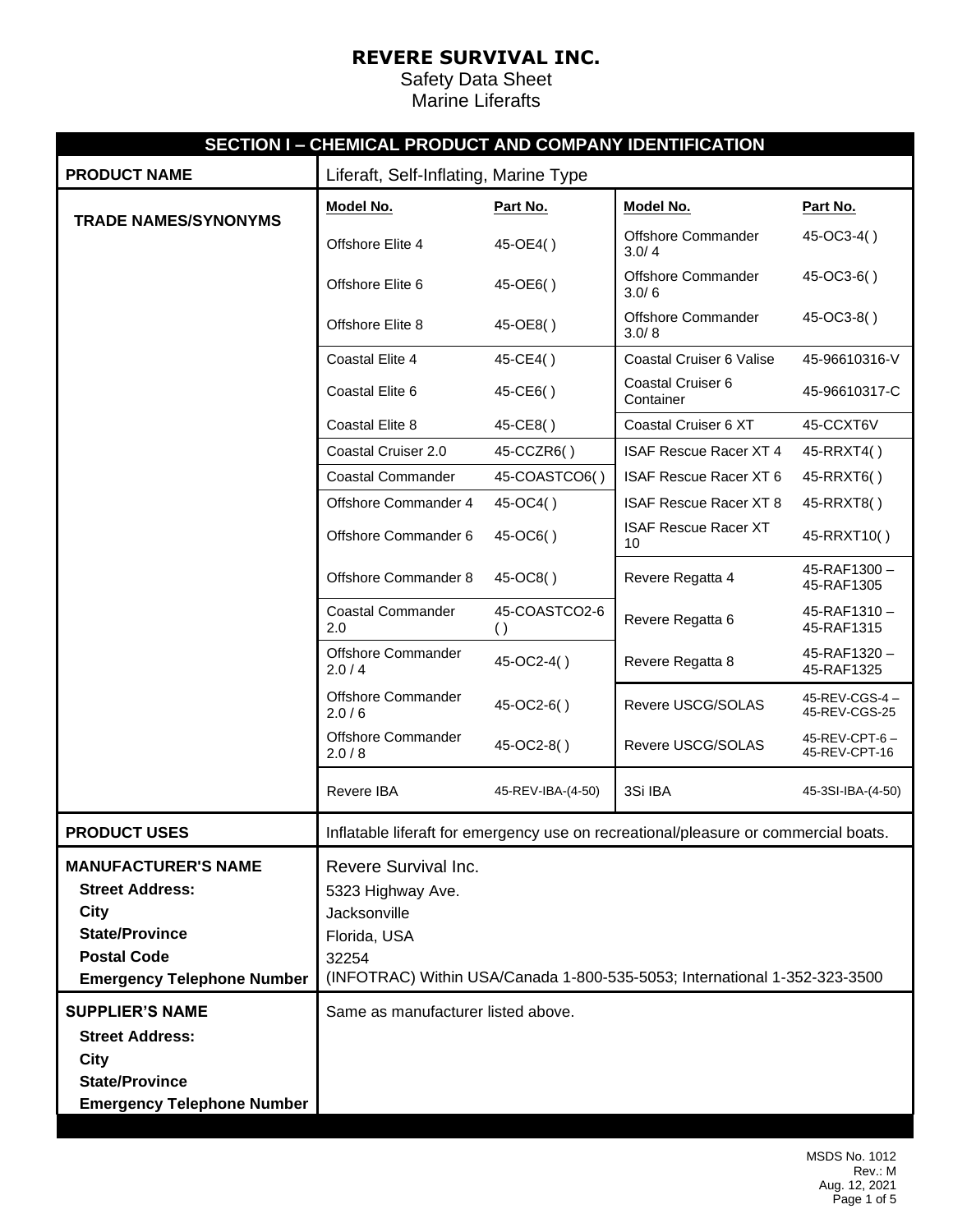| <b>SECTION II - COMPOSITION / INFORMATION ON INGREDIENTS</b>                                                                                                                                                                                                                                                                                                                                                |                                                                                 |                     |                                                                                                                                                               |           |           |  |  |
|-------------------------------------------------------------------------------------------------------------------------------------------------------------------------------------------------------------------------------------------------------------------------------------------------------------------------------------------------------------------------------------------------------------|---------------------------------------------------------------------------------|---------------------|---------------------------------------------------------------------------------------------------------------------------------------------------------------|-----------|-----------|--|--|
| <b>HAZARDOUS INGREDIENTS</b>                                                                                                                                                                                                                                                                                                                                                                                |                                                                                 | $\%$<br>(by weight) | <b>CAS Number</b>                                                                                                                                             | $LD_{50}$ | $LC_{50}$ |  |  |
| Not Applicable (N/A)                                                                                                                                                                                                                                                                                                                                                                                        |                                                                                 | $---$               | $\sim$                                                                                                                                                        | $---$     | $---$     |  |  |
| Hazardous mixtures of other liquids, solids, or gases:<br>1.- Carbon Dioxide, Compressed, CAS# 124-38-9, UN1013<br>2.- Nitrogen, Compressed, CAS# 7727-37-9, UN1066<br>3.- Pyrotechnic Signaling Device (flares) including:<br>Signal Devices, Hand, UN0191, 1.4G<br>Cartridges, Signal, UN0405, 1.4S<br>Signals, Smoke, UN0197, 1.4G<br>Articles Pyrotechnic, UN0432, 1.4G<br>Flares, Aerial, UN0403, 1.4G |                                                                                 |                     | Cartridges, Signal, UN0312, 1.4G<br>Signals, Smoke, UN0507, 1.4S<br>Flares, Aerial, UN0505, 1.4G                                                              |           |           |  |  |
|                                                                                                                                                                                                                                                                                                                                                                                                             |                                                                                 |                     | <b>SECTION III - HAZARDS IDENTIFICATION</b>                                                                                                                   |           |           |  |  |
| Liferaft contains a steel or aluminum cylinder of gas under pressure which may discharge or rupture under extreme<br>temperatures. Liferaft contains pyrotechnic signaling devices (flares) that are explosive. Flares will burn with intense<br>heat when exposed to fire. Keep away from flame or flame producing sources.<br><b>SECTION IV - FIRST AID MEASURES</b>                                      |                                                                                 |                     |                                                                                                                                                               |           |           |  |  |
| <b>SKIN CONTACT</b>                                                                                                                                                                                                                                                                                                                                                                                         | N/A                                                                             |                     |                                                                                                                                                               |           |           |  |  |
| <b>EYE CONTACT</b>                                                                                                                                                                                                                                                                                                                                                                                          | N/A                                                                             |                     |                                                                                                                                                               |           |           |  |  |
| <b>INHALATION</b>                                                                                                                                                                                                                                                                                                                                                                                           | N/A                                                                             |                     |                                                                                                                                                               |           |           |  |  |
| <b>INGESTION</b>                                                                                                                                                                                                                                                                                                                                                                                            | N/A                                                                             |                     |                                                                                                                                                               |           |           |  |  |
|                                                                                                                                                                                                                                                                                                                                                                                                             | In general, liferafts present no hazards that would require first aid measures. |                     | <b>SECTION V - FIRE FIGHTING MEASURES</b>                                                                                                                     |           |           |  |  |
| <b>Flammable:</b> $\Box$ No $\boxtimes$ Yes - identify under which conditions                                                                                                                                                                                                                                                                                                                               |                                                                                 |                     | Liferaft contains pyrotechnic signaling devices (flares)<br>that are explosive. Flares will burn with intense heat<br>when exposed to fire.                   |           |           |  |  |
| <b>Means of Extinction</b>                                                                                                                                                                                                                                                                                                                                                                                  |                                                                                 |                     | Large volumes of water                                                                                                                                        |           |           |  |  |
| <b>Special Fire Fighting Procedures:</b>                                                                                                                                                                                                                                                                                                                                                                    |                                                                                 |                     | Pyrotechnic signaling device (flares) may include<br>material that contains its own oxygen to maintain<br>burning. Do not try to smother or use dry chemical. |           |           |  |  |
| Flashpoint (°C) and Method                                                                                                                                                                                                                                                                                                                                                                                  |                                                                                 |                     | N/A                                                                                                                                                           |           |           |  |  |
| Upper Flammable Limit (% by volume)                                                                                                                                                                                                                                                                                                                                                                         |                                                                                 |                     | N/A                                                                                                                                                           |           |           |  |  |
|                                                                                                                                                                                                                                                                                                                                                                                                             | Lower Flammable Limit (% by volume)                                             |                     | N/A                                                                                                                                                           |           |           |  |  |
| <b>Autoignition Temperature (°C)</b>                                                                                                                                                                                                                                                                                                                                                                        |                                                                                 |                     | Auto Ignition > $175^{\circ}$ C (350°F)                                                                                                                       |           |           |  |  |
| <b>Explosion Data - Sensitivity to Impact</b>                                                                                                                                                                                                                                                                                                                                                               |                                                                                 |                     | N/A                                                                                                                                                           |           |           |  |  |
|                                                                                                                                                                                                                                                                                                                                                                                                             | <b>Explosion Data - Sensitivity to Static Discharge</b>                         |                     |                                                                                                                                                               | N/A       |           |  |  |
| <b>Hazardous Combustion Products</b>                                                                                                                                                                                                                                                                                                                                                                        |                                                                                 |                     | May form harmful fumes under fire conditions. Use air-<br>ventilated full mask and full protective clothing when<br>fighting fires.                           |           |           |  |  |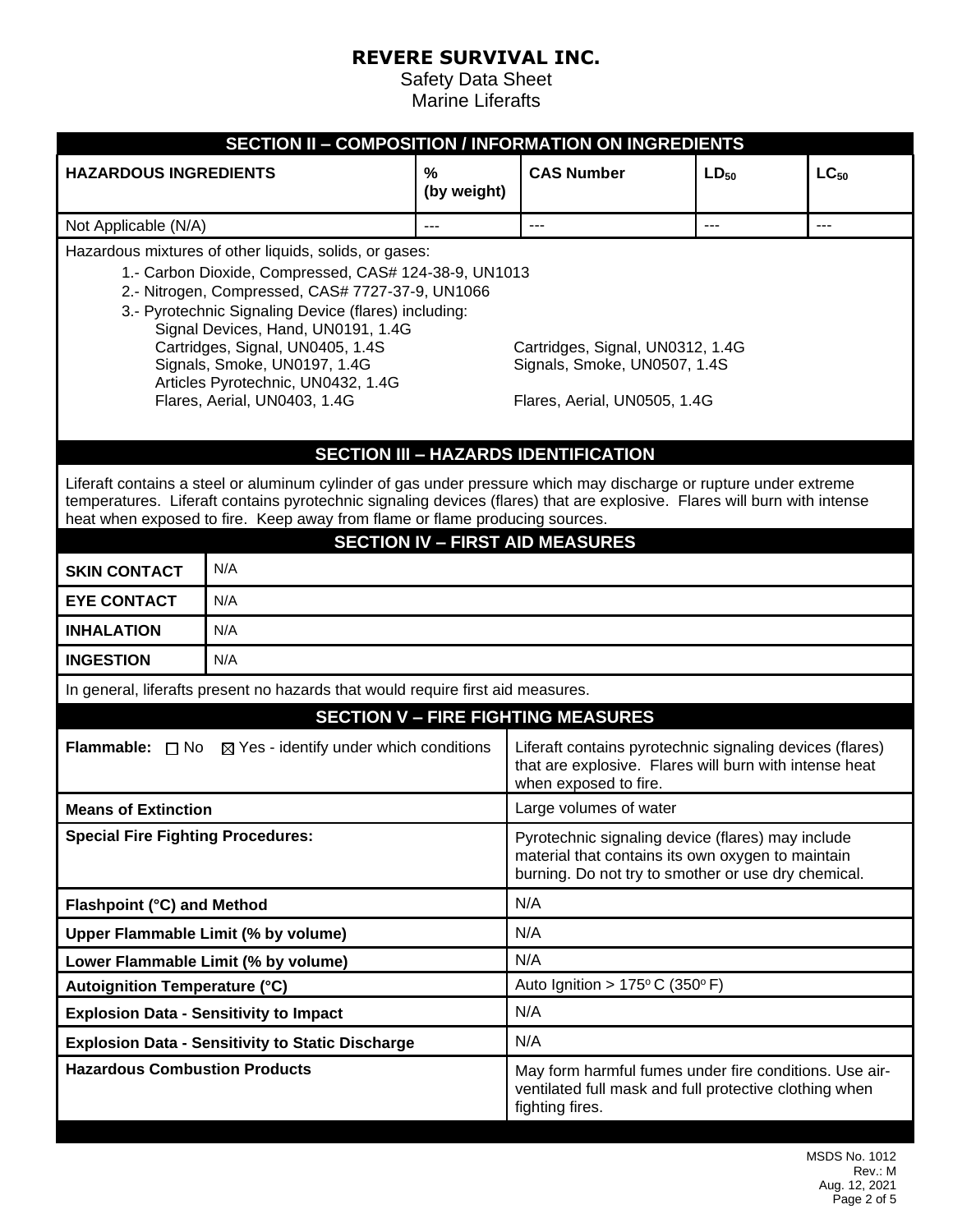| <b>SECTION VI - ACCIDENTAL RELEASE MEASURES</b>                                                                                                                            |                                                                                                                                                                                                                                                                                                                                                                                                                                                                                                                                                                                                                                                             |  |  |  |  |
|----------------------------------------------------------------------------------------------------------------------------------------------------------------------------|-------------------------------------------------------------------------------------------------------------------------------------------------------------------------------------------------------------------------------------------------------------------------------------------------------------------------------------------------------------------------------------------------------------------------------------------------------------------------------------------------------------------------------------------------------------------------------------------------------------------------------------------------------------|--|--|--|--|
| <b>Leak and Spill Procedures</b>                                                                                                                                           | Hazardous materials are contained in sealed units within packed liferaft. Spills should<br>pose no threat if the sealed units are not breached. If compressed gas cylinder<br>ruptures, ventilate area. If pyrotechnic signaling device ruptures, material spilled from<br>unit should be swept away and burned by trained personnel. Ignition sources must be<br>avoided. Handle materials with care.                                                                                                                                                                                                                                                      |  |  |  |  |
|                                                                                                                                                                            | <b>SECTION VII - HANDLING AND STORAGE</b>                                                                                                                                                                                                                                                                                                                                                                                                                                                                                                                                                                                                                   |  |  |  |  |
| <b>Handling Procedures</b><br>and Equipment                                                                                                                                | Do not drop the packed liferaft. Do not pull the inflation lanyard (painter line) on the<br>raft. Only lift the packed raft by its handles if packed in a fabric valise. If raft is packed<br>in a hard container, lift from bottom. Opening the raft valise or hard container may<br>cause the raft to inflate. Liferaft can cause injury if inflated close to people or in a<br>confined area. The liferaft's compressed gas cylinder is equipped with a pressure relief<br>device. The device will vent gas from the cylinder if stored at temperatures above<br>130°F. The raft may partially or fully inflate if the pressure relief device activates. |  |  |  |  |
| <b>Storage Requirements</b>                                                                                                                                                | These units should be stored in a cool, dry area away from danger of sparks, heat or<br>flame.                                                                                                                                                                                                                                                                                                                                                                                                                                                                                                                                                              |  |  |  |  |
|                                                                                                                                                                            | <b>SECTION VIII - EXPOSURE CONTROLS, PERSONAL PROTECTION</b>                                                                                                                                                                                                                                                                                                                                                                                                                                                                                                                                                                                                |  |  |  |  |
| Exposure Limits: $\Box$ ACGIH TLV                                                                                                                                          | OSHA PEL □ Other (specify)<br>N/A<br>$\Box$                                                                                                                                                                                                                                                                                                                                                                                                                                                                                                                                                                                                                 |  |  |  |  |
| <b>Engineering Controls (specific)</b>                                                                                                                                     | N/A                                                                                                                                                                                                                                                                                                                                                                                                                                                                                                                                                                                                                                                         |  |  |  |  |
| <b>Personal Protective Equipment:</b><br>□ Gloves □ Respirator<br>$\square$ Eye<br>$\Box$ Footwear<br>$\Box$ Clothing<br>$\Box$ Other<br>(if checked, specify type)<br>N/A |                                                                                                                                                                                                                                                                                                                                                                                                                                                                                                                                                                                                                                                             |  |  |  |  |
|                                                                                                                                                                            | <b>SECTION IX - PHYSICAL AND CHEMICAL PROPERTIES</b>                                                                                                                                                                                                                                                                                                                                                                                                                                                                                                                                                                                                        |  |  |  |  |
| <b>Physical State</b>                                                                                                                                                      | N/A                                                                                                                                                                                                                                                                                                                                                                                                                                                                                                                                                                                                                                                         |  |  |  |  |
| <b>Odor and Appearance</b>                                                                                                                                                 | N/A                                                                                                                                                                                                                                                                                                                                                                                                                                                                                                                                                                                                                                                         |  |  |  |  |
| <b>Odor Threshold (ppm)</b>                                                                                                                                                | N/A                                                                                                                                                                                                                                                                                                                                                                                                                                                                                                                                                                                                                                                         |  |  |  |  |
| <b>Specific Gravity</b>                                                                                                                                                    | N/A                                                                                                                                                                                                                                                                                                                                                                                                                                                                                                                                                                                                                                                         |  |  |  |  |
| <b>Vapor Density (air=1)</b>                                                                                                                                               | N/A                                                                                                                                                                                                                                                                                                                                                                                                                                                                                                                                                                                                                                                         |  |  |  |  |
| <b>Vapor Pressure (mmHg)</b>                                                                                                                                               | N/A                                                                                                                                                                                                                                                                                                                                                                                                                                                                                                                                                                                                                                                         |  |  |  |  |
| <b>Evaporation Rate</b>                                                                                                                                                    | N/A                                                                                                                                                                                                                                                                                                                                                                                                                                                                                                                                                                                                                                                         |  |  |  |  |
| <b>Boiling Point (°C)</b>                                                                                                                                                  | N/A                                                                                                                                                                                                                                                                                                                                                                                                                                                                                                                                                                                                                                                         |  |  |  |  |
| <b>Freezing Point (°C)</b>                                                                                                                                                 | N/A                                                                                                                                                                                                                                                                                                                                                                                                                                                                                                                                                                                                                                                         |  |  |  |  |
| pH                                                                                                                                                                         | N/A                                                                                                                                                                                                                                                                                                                                                                                                                                                                                                                                                                                                                                                         |  |  |  |  |
| <b>Coefficient of Water/Oil Distribution</b>                                                                                                                               | N/A                                                                                                                                                                                                                                                                                                                                                                                                                                                                                                                                                                                                                                                         |  |  |  |  |
| <b>Solubility in Water</b>                                                                                                                                                 | N/A                                                                                                                                                                                                                                                                                                                                                                                                                                                                                                                                                                                                                                                         |  |  |  |  |
| <b>SECTION X - STABILITY AND REACTIVITY</b>                                                                                                                                |                                                                                                                                                                                                                                                                                                                                                                                                                                                                                                                                                                                                                                                             |  |  |  |  |
| <b>Chemical Stability:</b><br>$\Box$ No - Identify under which conditions<br>$\boxtimes$ Yes                                                                               |                                                                                                                                                                                                                                                                                                                                                                                                                                                                                                                                                                                                                                                             |  |  |  |  |
| Stable under normal temperatures and conditions.<br>Incompatibility with other substances:<br>$\boxtimes$ No<br>$\Box$ Yes - Identify which ones                           |                                                                                                                                                                                                                                                                                                                                                                                                                                                                                                                                                                                                                                                             |  |  |  |  |
| N/A                                                                                                                                                                        |                                                                                                                                                                                                                                                                                                                                                                                                                                                                                                                                                                                                                                                             |  |  |  |  |
| Reactivity, and under what conditions?<br>N/A                                                                                                                              |                                                                                                                                                                                                                                                                                                                                                                                                                                                                                                                                                                                                                                                             |  |  |  |  |
| <b>Hazardous Decomposition Products</b>                                                                                                                                    |                                                                                                                                                                                                                                                                                                                                                                                                                                                                                                                                                                                                                                                             |  |  |  |  |
| May form harmful fumes under fire conditions.                                                                                                                              |                                                                                                                                                                                                                                                                                                                                                                                                                                                                                                                                                                                                                                                             |  |  |  |  |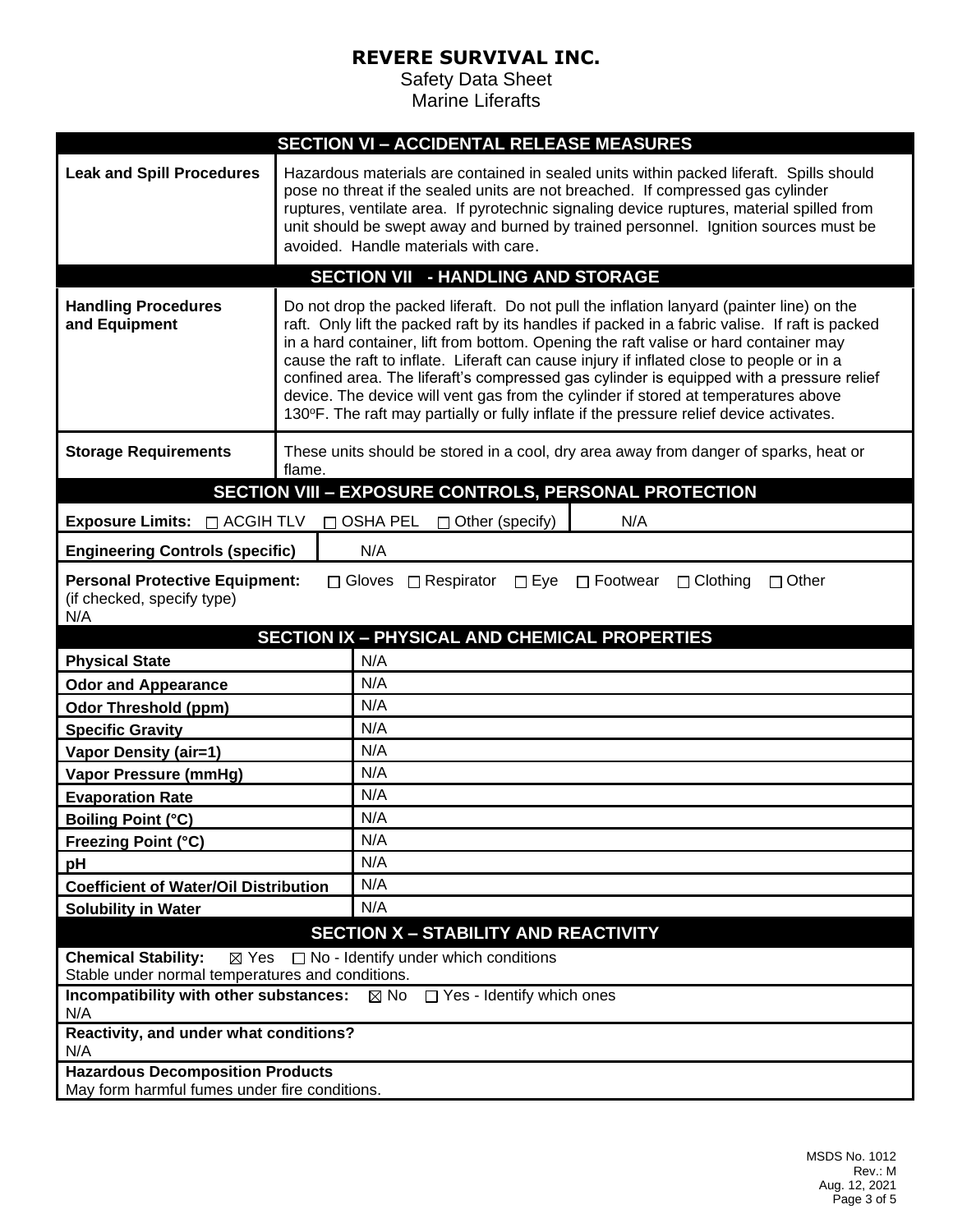| <b>SECTION XI- TOXICOLOGY INFORMATION</b>   |                                                                                                                                                                                     |  |                                                                                                                                                                                                                                                                                                        |                                               |  |
|---------------------------------------------|-------------------------------------------------------------------------------------------------------------------------------------------------------------------------------------|--|--------------------------------------------------------------------------------------------------------------------------------------------------------------------------------------------------------------------------------------------------------------------------------------------------------|-----------------------------------------------|--|
| <b>Effects of Acute Exposure</b>            |                                                                                                                                                                                     |  | N/A                                                                                                                                                                                                                                                                                                    |                                               |  |
| <b>Effects of Chronic Exposure</b>          |                                                                                                                                                                                     |  | N/A                                                                                                                                                                                                                                                                                                    |                                               |  |
| <b>Irritancy of Product</b>                 |                                                                                                                                                                                     |  | N/A                                                                                                                                                                                                                                                                                                    |                                               |  |
| <b>Respiratory Sensitization</b>            |                                                                                                                                                                                     |  |                                                                                                                                                                                                                                                                                                        | N/A                                           |  |
| <b>Carcinogenicity - IARC</b>               |                                                                                                                                                                                     |  |                                                                                                                                                                                                                                                                                                        | N/A                                           |  |
| <b>Carcinogenicity - ACGIH</b>              |                                                                                                                                                                                     |  | N/A                                                                                                                                                                                                                                                                                                    |                                               |  |
| <b>Reproductive toxicity</b>                |                                                                                                                                                                                     |  | N/A                                                                                                                                                                                                                                                                                                    |                                               |  |
| <b>Teratogenicity</b>                       |                                                                                                                                                                                     |  | N/A                                                                                                                                                                                                                                                                                                    |                                               |  |
| Embryotoxicity                              |                                                                                                                                                                                     |  | N/A                                                                                                                                                                                                                                                                                                    |                                               |  |
| <b>Mutagenicity</b>                         |                                                                                                                                                                                     |  | N/A                                                                                                                                                                                                                                                                                                    |                                               |  |
| Name of synergistic products/effects        |                                                                                                                                                                                     |  | N/A                                                                                                                                                                                                                                                                                                    |                                               |  |
| <b>SECTION XII - ECOLOGICAL INFORMATION</b> |                                                                                                                                                                                     |  |                                                                                                                                                                                                                                                                                                        |                                               |  |
| <b>Aquatic Toxicity</b><br>N/A              |                                                                                                                                                                                     |  |                                                                                                                                                                                                                                                                                                        |                                               |  |
|                                             |                                                                                                                                                                                     |  |                                                                                                                                                                                                                                                                                                        | <b>SECTION XIII - DISPOSAL CONSIDERATIONS</b> |  |
| <b>Waste Disposal</b>                       |                                                                                                                                                                                     |  | Incineration is the preferred method of disposal of pyrotechnic materials. Any compressed gas<br>released will dissipate into the atmosphere and leave no hazardous waste. Other solid portions of<br>the liferaft may be disposed of as domestic waste in accordance with local laws and regulations. |                                               |  |
|                                             |                                                                                                                                                                                     |  |                                                                                                                                                                                                                                                                                                        | <b>SECTION XIV - TRANSPORT INFORMATION</b>    |  |
|                                             | <b>Special Shipping Information</b><br>Classified according to DOT, ADR, IMDG, and IATA:<br><b>UN2990</b><br>Class 9<br>Proper shipping name: Life Saving Appliance, Self-Inflating |  |                                                                                                                                                                                                                                                                                                        |                                               |  |
| <b>DOT</b>                                  | See Above and 49CR172.101 and 49CFR173.219                                                                                                                                          |  |                                                                                                                                                                                                                                                                                                        |                                               |  |
| <b>IMO</b>                                  | See Above                                                                                                                                                                           |  |                                                                                                                                                                                                                                                                                                        |                                               |  |
| <b>IATA</b>                                 | See Above                                                                                                                                                                           |  |                                                                                                                                                                                                                                                                                                        |                                               |  |
|                                             | <b>SECTION XV - REGULATORY INFORMATION</b>                                                                                                                                          |  |                                                                                                                                                                                                                                                                                                        |                                               |  |
| <b>OSHA</b>                                 | As required by US federal regulations.                                                                                                                                              |  |                                                                                                                                                                                                                                                                                                        |                                               |  |
| <b>SERA</b>                                 | N/A                                                                                                                                                                                 |  |                                                                                                                                                                                                                                                                                                        |                                               |  |
| <b>TSCA</b>                                 | N/A                                                                                                                                                                                 |  |                                                                                                                                                                                                                                                                                                        |                                               |  |